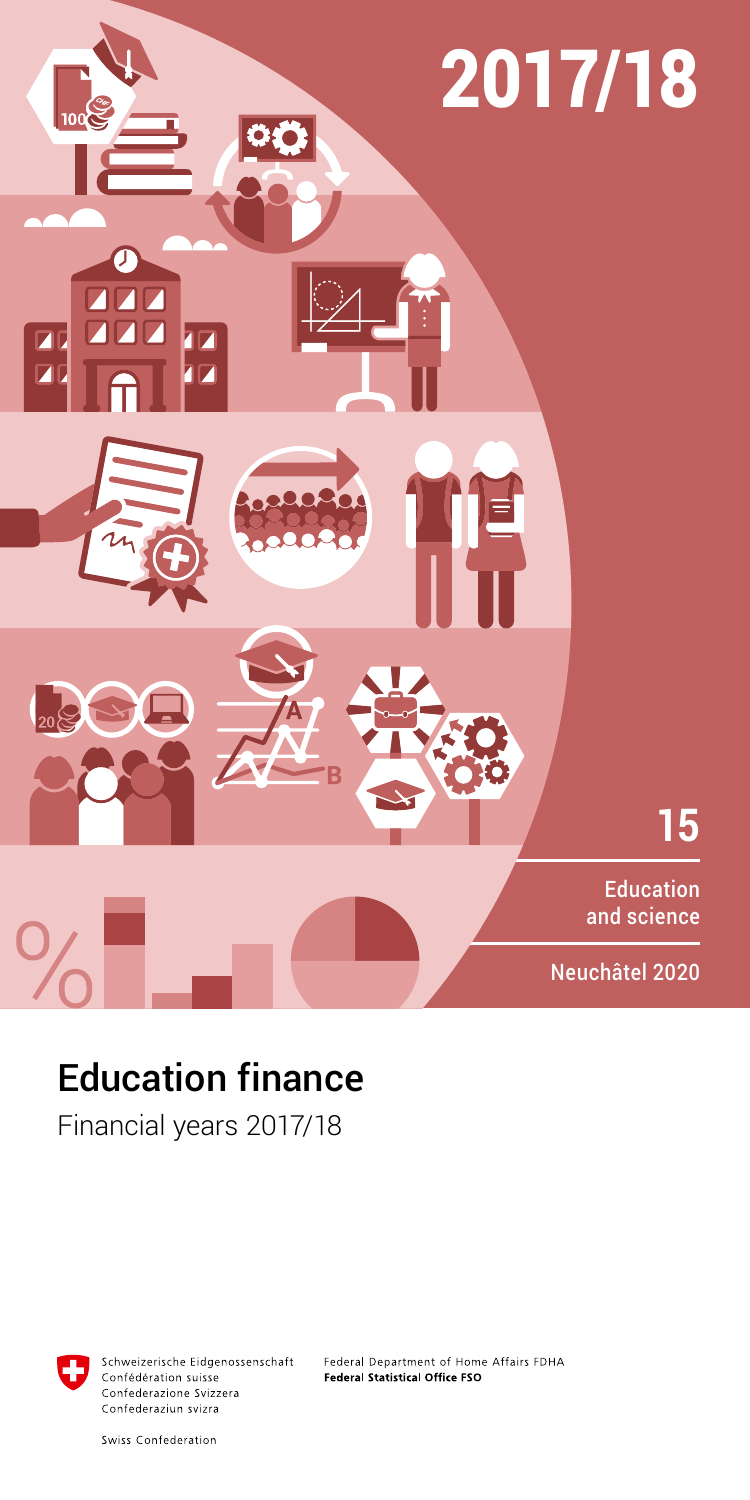| Published by:  | Federal Statistical Office (FSO)                                                                                                                 |
|----------------|--------------------------------------------------------------------------------------------------------------------------------------------------|
| Information:   | Statistics on public expenditure on education:<br>schulstat@bfs.admin.ch                                                                         |
|                | Higher education funding statistics:<br>persfinHS@bfs.admin.ch                                                                                   |
| Editors:       | Mehmet Aksözen, FSO; Nicole Schöbi, FSO;<br>Anne Renaud, FSO                                                                                     |
| Series:        | Swiss Statistics                                                                                                                                 |
| Topic:         | 15 Education and science                                                                                                                         |
| Original text: | German                                                                                                                                           |
| Translation:   | FSO language services                                                                                                                            |
| Layout:        | DIAM Section, Prepress/Print                                                                                                                     |
| Graphics:      | DIAM Section, Prepress/Print                                                                                                                     |
| Online:        | www.statistics.admin.ch                                                                                                                          |
| Print:         | www.statistics.admin.ch<br>Federal Statistical Office, CH-2010 Neuchâtel,<br>order@bfs.admin.ch, tel. +41 58 463 60 60<br>Printed in Switzerland |
| Copyright:     | FSO, Neuchâtel 2020<br>Reproduction with mention of source authorised.                                                                           |
| FSO number:    | 1503-2000                                                                                                                                        |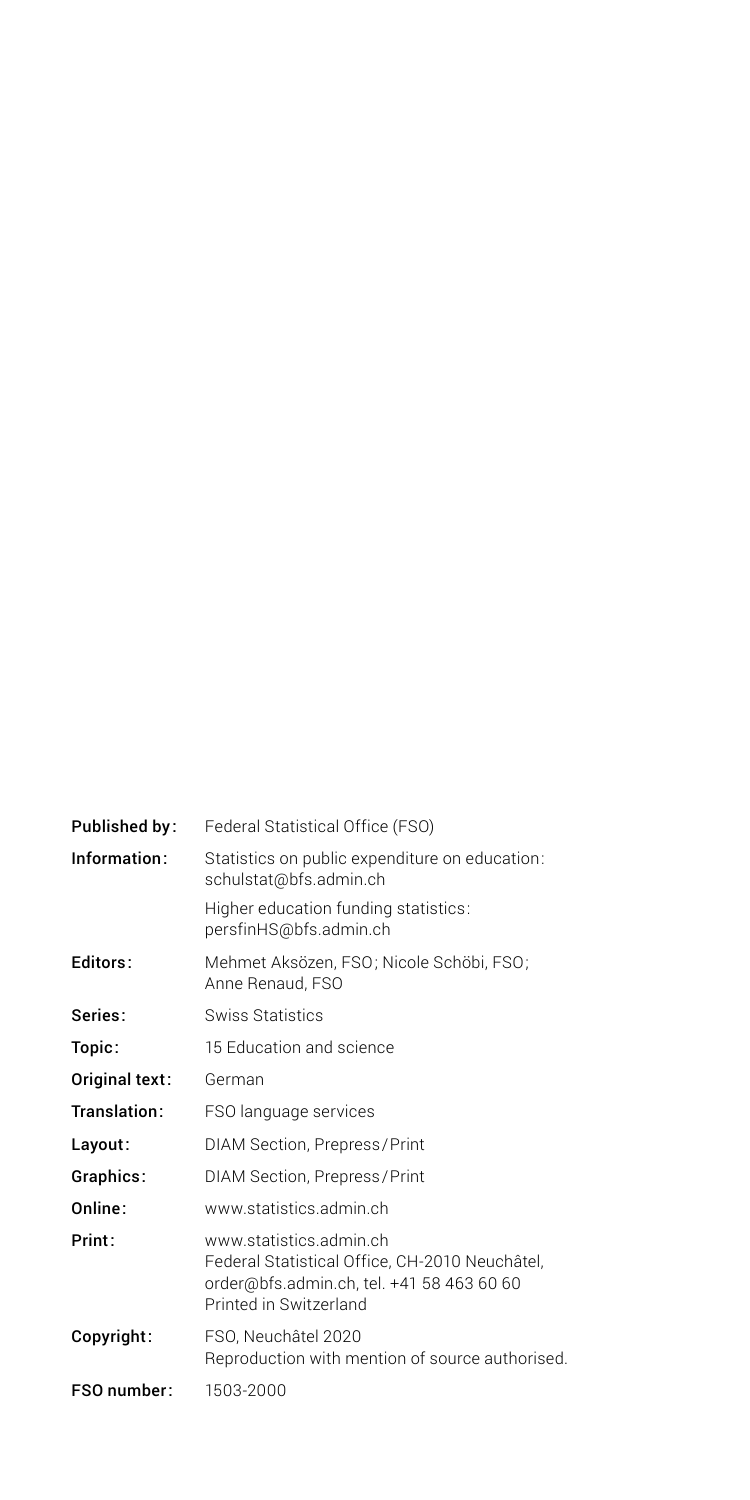# Table of contents

| Introduction                                                                          | 5  |
|---------------------------------------------------------------------------------------|----|
| <b>Public expenditure by function</b>                                                 | 6  |
| <b>Financial flows in education</b>                                                   | 7  |
| Public education expenditure by educational level                                     | 8  |
| <b>Public education expenditure by administrative level</b><br>making the expenditure | g  |
| <b>Public education expenditure by type of expenditure</b>                            | 10 |
| Per capita public education expenditure                                               | 11 |
| <b>Education expenditure per person in education</b>                                  | 12 |
| <b>Education contributions</b>                                                        | 13 |
| <b>Federal subsidies to persons in professional education</b>                         | 14 |
| Student numbers and costs in higher education                                         | 15 |
| <b>Costs per student in higher education</b>                                          | 17 |
| Types of activities at higher education institutions                                  | 19 |
| <b>Funding of higher education</b>                                                    | 20 |
| Sources                                                                               | 21 |
| <b>Abbreviations</b>                                                                  | 22 |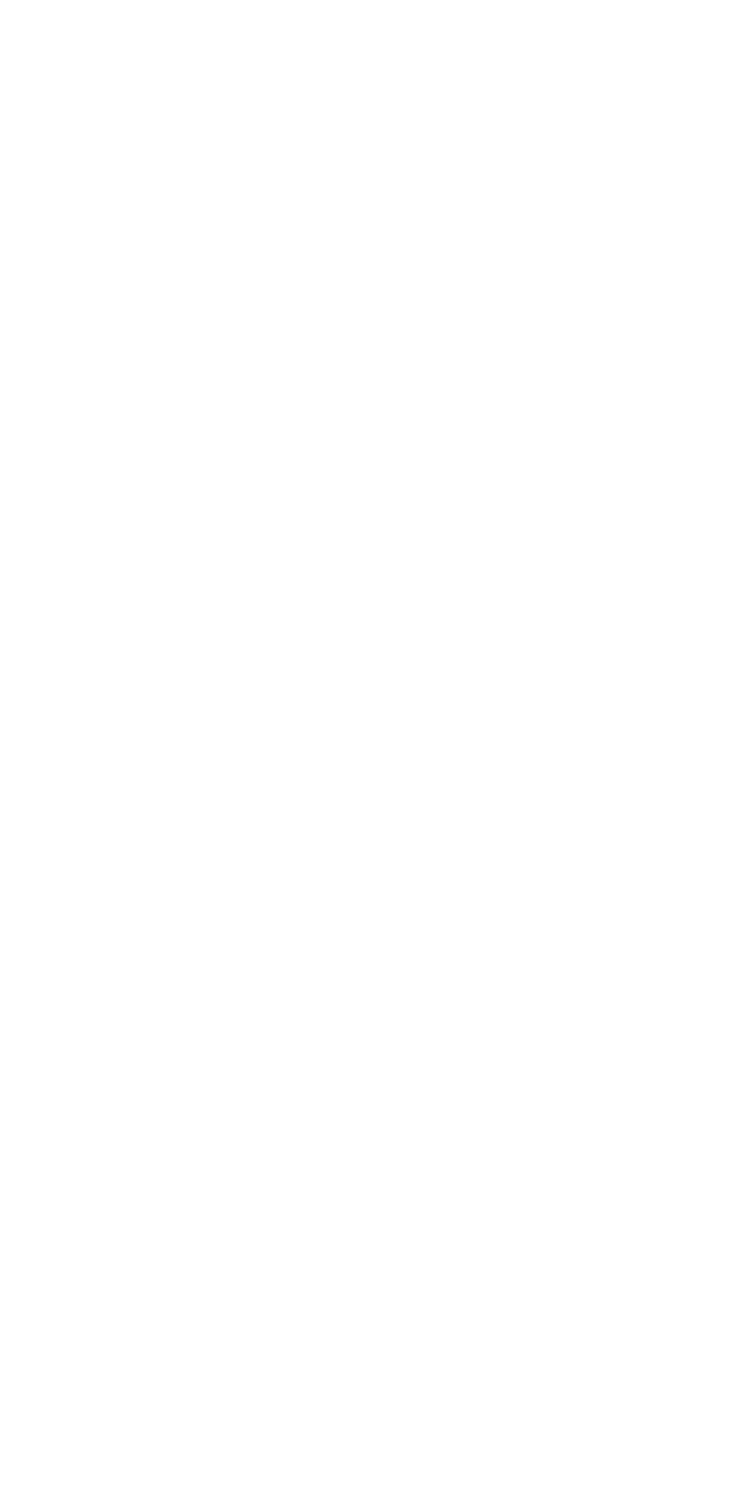# <span id="page-4-0"></span>Introduction

This brochure provides a summary of education finance in Switzerland. It is based on the public education expenditure statistics, the Cantonal grants and loans statistics, the statistics on subject-based funding in professional education and on the funding of higher education institutions statistics. In each case, the information is presented for the most recent financial year available: 2017 for public expenditure on education<sup>1</sup> and 2018 for education contributions, subject-based funding in professional education and higher education institution funding and expenditure.

At national level the public education expenditure of the financial statistics of the Federal Finance Administration is the only data source that enables a uniform analysis of education finance from primary to university.

To depict the detailed costs and performances of higher education institutions, the statistics on public expenditure on education are not sufficient. This information gap is filled by the higher education funding statistics that cover both public and private funding. These data offer a precise insight into the funding of higher education institutions, cost developments, performances rendered and enable the calculation of indicators such as costs per student.

The statistics on public expenditure on education and the higher education funding statistics differ in terms of the institutions surveyed and the scope of the survey. Both data sources cannot be compared directly and are therefore discussed in separate chapters.

In 2017, the Confederation, cantons and communes spent CHF 38.1 billion on education. The public sector invests the largest proportion of this expenditure in compulsory schooling.

One percent of all public education expenditure is paid out in the form of grants and loans. Benefiting students study at the upper secondary and tertiary levels.

The new subject-based funding regime in professional education has been introduced in 2018. The Confederation has allocated 16.3 million for the fees of preparatory courses for a federal professional examination.

Higher education institutions are mainly funded by the cantons. In the higher education institutions, the greatest part of the costs is generated by research and development (R&D) in the universities; at the universities of applied sciences and the universities of teacher education by teaching staff.

Due to the complexity of collecting and harmonising data, the final results on public expenditure of a given financial year are available two years later.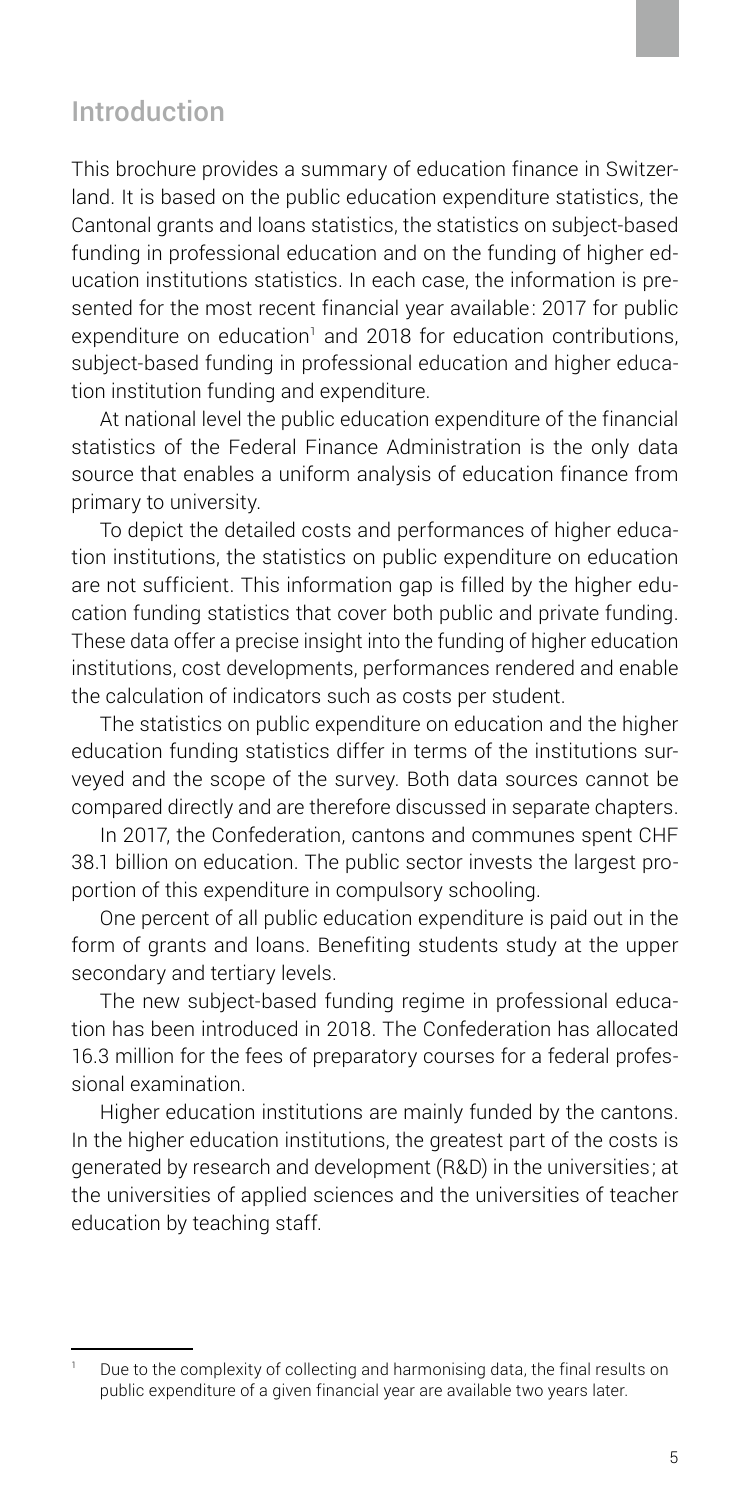# <span id="page-5-0"></span>Public expenditure by function

In 2017 the Confederation, cantons and communes spent 18% of their total expenditure of CHF 216 billion (including social insurances) on education.

Funding for education comes mostly from public authorities. The graphic shows that in relation to other functions, education is a major public undertaking.



In 2017, at 40%, "Social security" was the public sector's greatest function. This was followed by "Education" (incl. research). Since 1990, these two functions have occupied the first and second place.

The distribution of total expenditure of the cantons and their communes by function varies depending on the canton. Education is the biggest function in nearly all cantons, accounting for between 20% and 35% of total expenditure.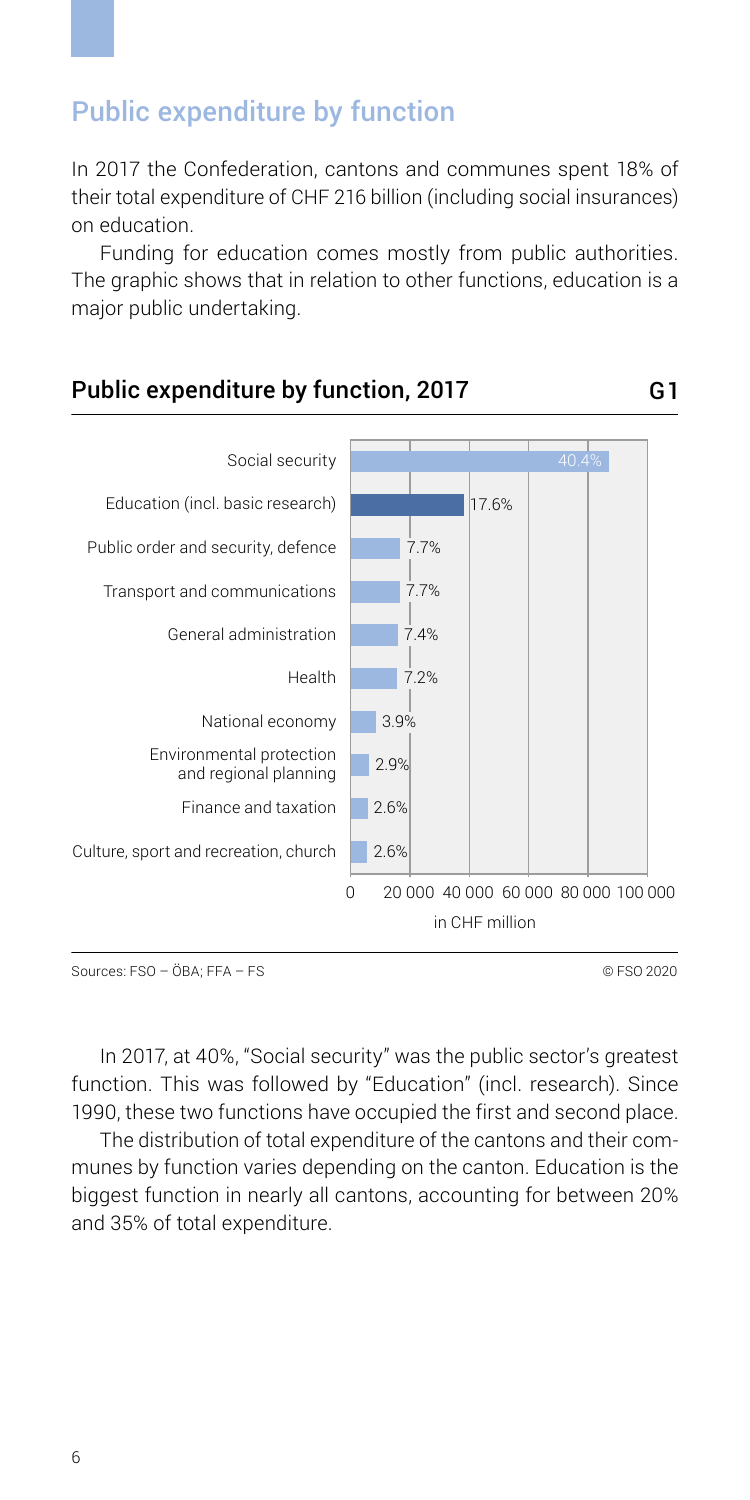# <span id="page-6-0"></span>Financial flows in education

The 18% of total expenditure allocated to the public education expenditure corresponds to CHF 38.1 billion.

Education is not always funded directly, but also in the form of contributions towards the expenditure undertaken by other administrative levels. The Confederation contributes to the costs of vocational and professional education and training in accordance with the Vocational and Professional Education and Training Act with approximately 25%. Most expenditure at this level, however, is made by the cantons.

The graph below shows on the left side, which is the financing administrative level, and on the right side the one that makes the expenditure.



In 2017, the Confederation accounted for 18% of **funding** for education, the cantons 50% and the communes 32%.

If the administrative levels that make the expenditures are considered, cantons account for nearly two thirds (62%) of educational expenditure, communes for a quarter (27%) and the Confederation for the remainder 11%.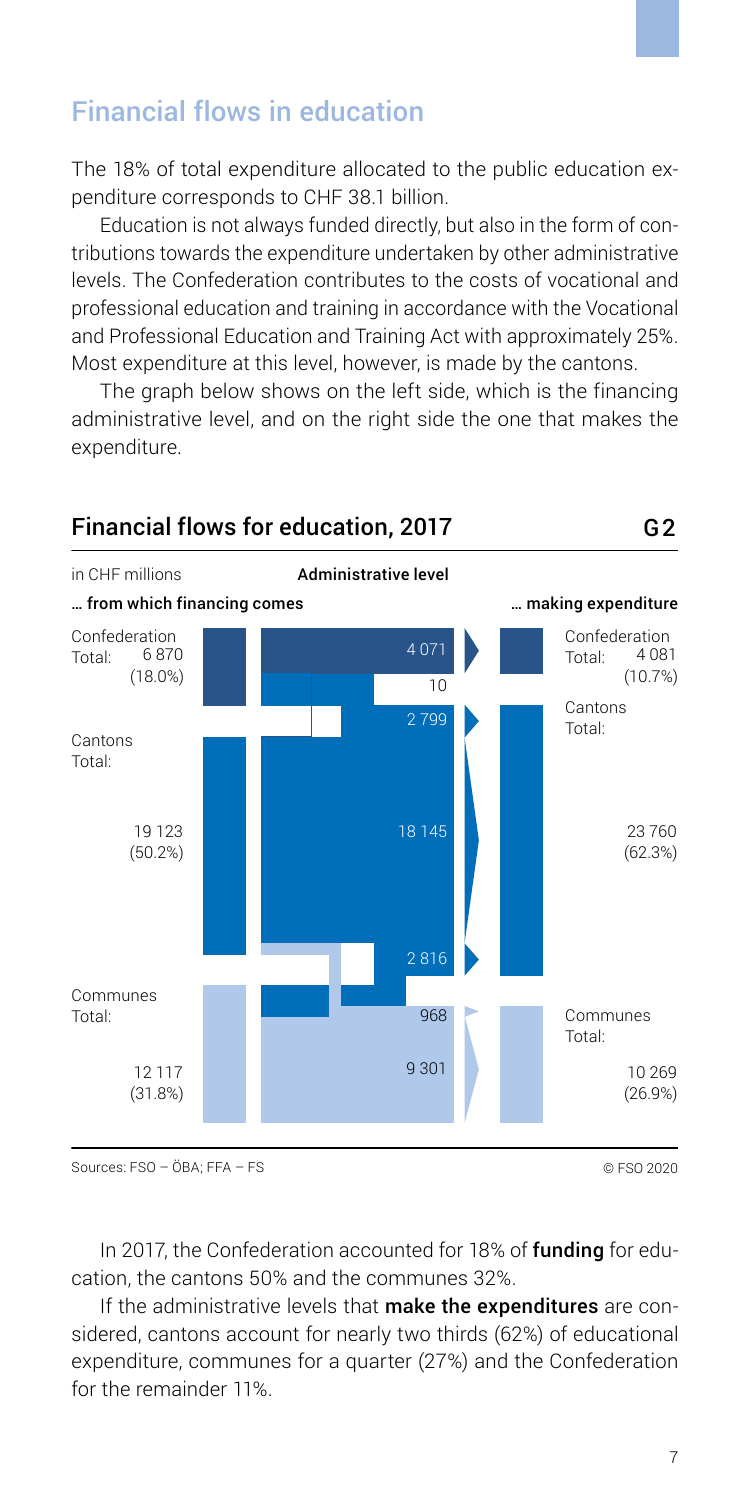#### <span id="page-7-0"></span>Public education expenditure by educational level

The greatest share of public expenditure on education (49%) is spent on compulsory education. This level also has the greatest number of students, some 950 000<sup>2</sup>. This corresponds to 59% of the total of all persons in education.

A quarter of the expenditure is dedicated to the tertiary level (professional education and university). 19% of people in education are to be found at this level. The upper secondary level (vocational and general education) accounts for 16% of public expenditure on education as well as 22% of people in education.

The proportions of expenditure on education by educational level changed little between 1990 and 2017.



#### Public education expenditure by educational level, 2017

Educational level in accordance with the harmonised accounting model HAM2.

"Research" comprises basic research and "R&D in education".

"Non-attributable expenditure" corresponds to the HAM2 category "Other education expenditure".

Sources: FSO – ÖBA; FFA – FS

G3

FSO – Statistics on pupils and students (SDL), Students and degrees of higher education institutions (SHIS-studex)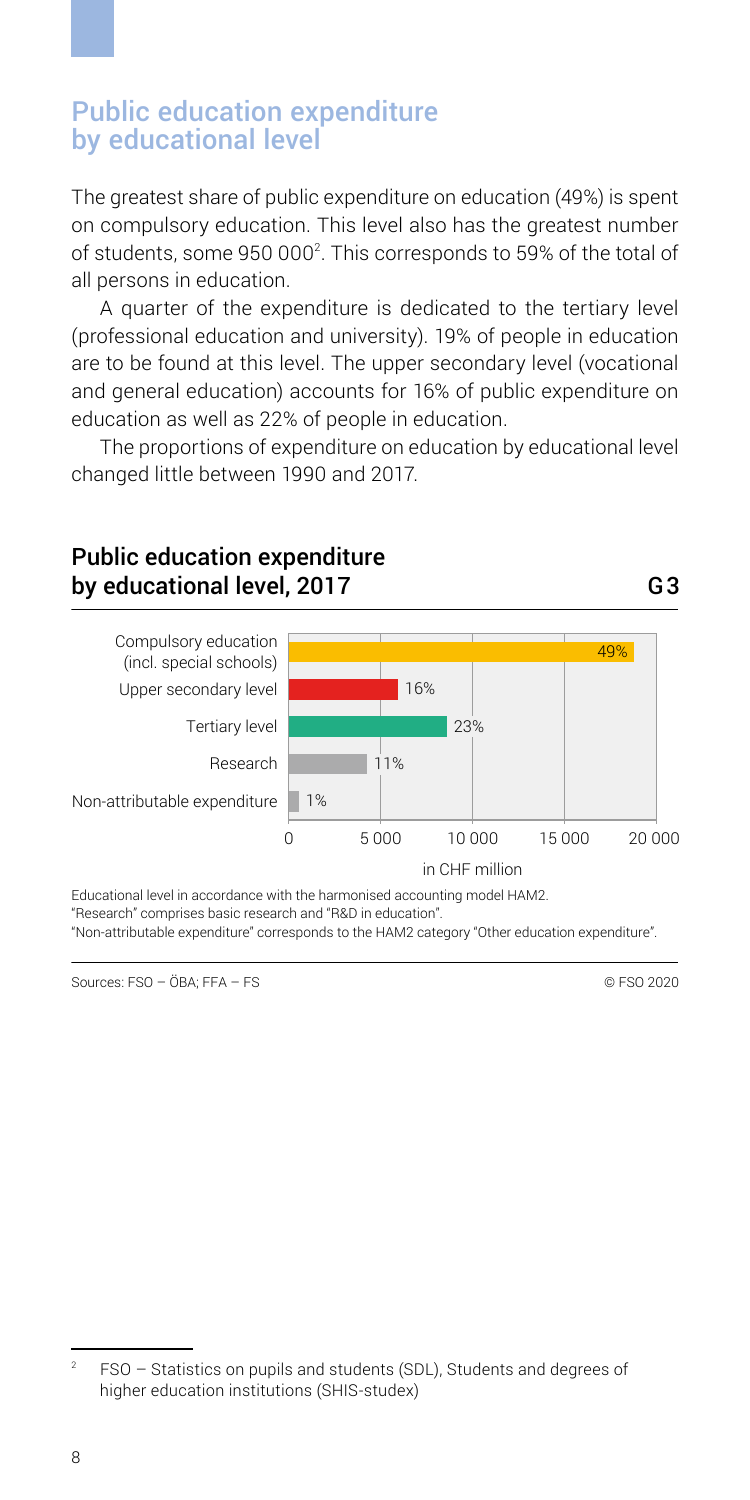#### <span id="page-8-0"></span>Public education expenditure by administrative level making the expenditure

The responsibility for educational funding is distributed among the Confederation, cantons and communes to varying degrees depending on the educational level concerned.

The cantons and communes share expenditure for compulsory education (including special schools) equally.

The greater part of expenditure for the upper secondary level (vocational and general education) as well as for the tertiary level (professional education and university), is covered by the cantons.

The Confederation makes direct payments at the tertiary level, in the area of research and the Federal Institutes of Technology.

#### Public education expenditure by educational level and administrative level that makes the expenditures, 2017 G4



Educational level in accordance with the harmonised accounting model HAM2.

"Research" comprises basic research and "R&D in education".

"Non-attributable expenditure" corresponds to the HAM2 category "Other education expenditure".

Sources: FSO – ÖBA; FFA – FS © FSO 2020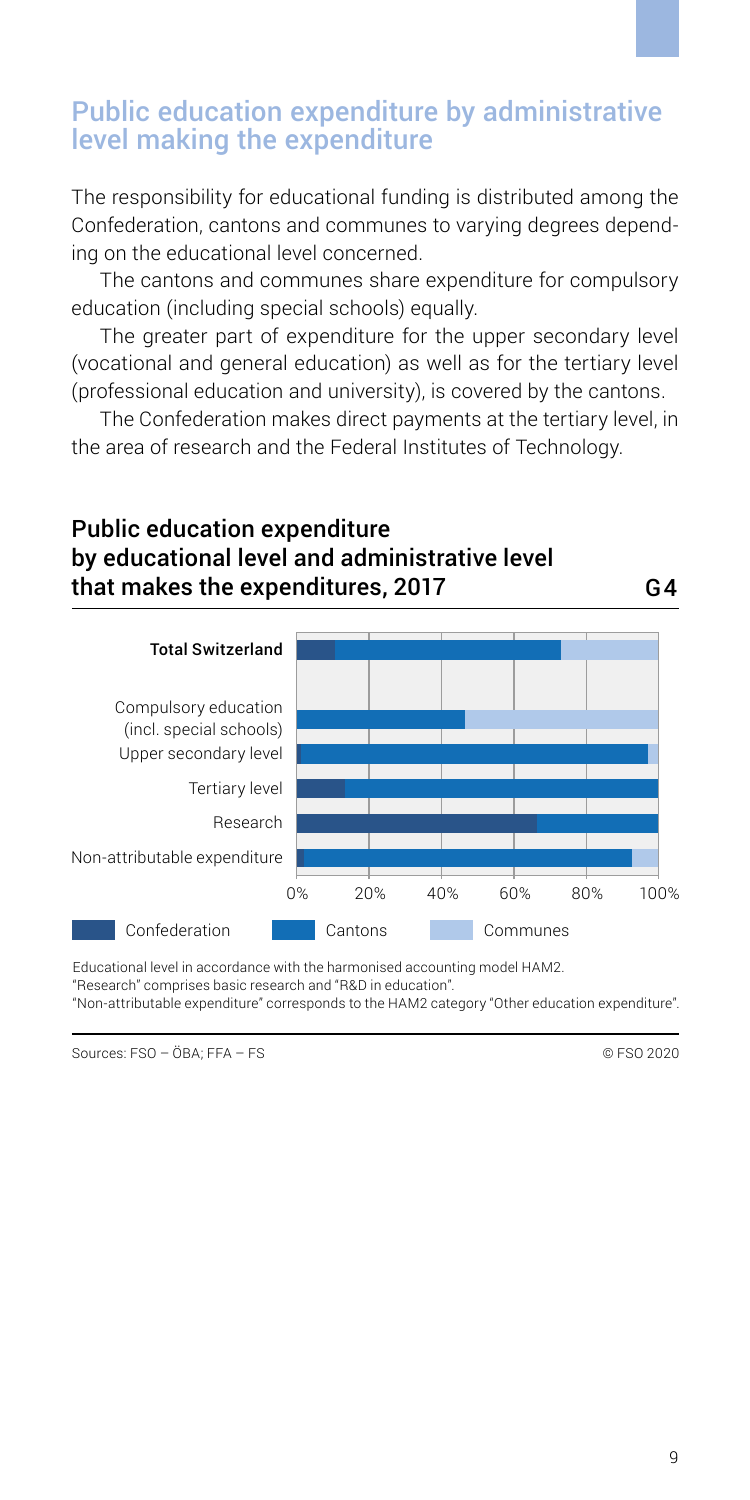#### <span id="page-9-0"></span>Public education expenditure by type of expenditure

In Switzerland 91% of expenditure on education is incurred as current expenses, the remaining 9% as investments.

With CHF 18 billion, 47% of total education expenditure is spent on teaching staff. The remaining current expenses are divided among other staff, material costs and other current expenses (subsidies and grants to private institutions and households).



Sources: FSO – ÖBA; FFA – FS © FSO 2020

The same division of expenditure applies separately to compulsory education, the upper secondary level and the tertiary level.

The breakdown in percentage of education expenditure by type of expenditure has hardly changed since 1990.

Expenditure on personnel accounts for the greatest share of public expenditure on education in all cantons.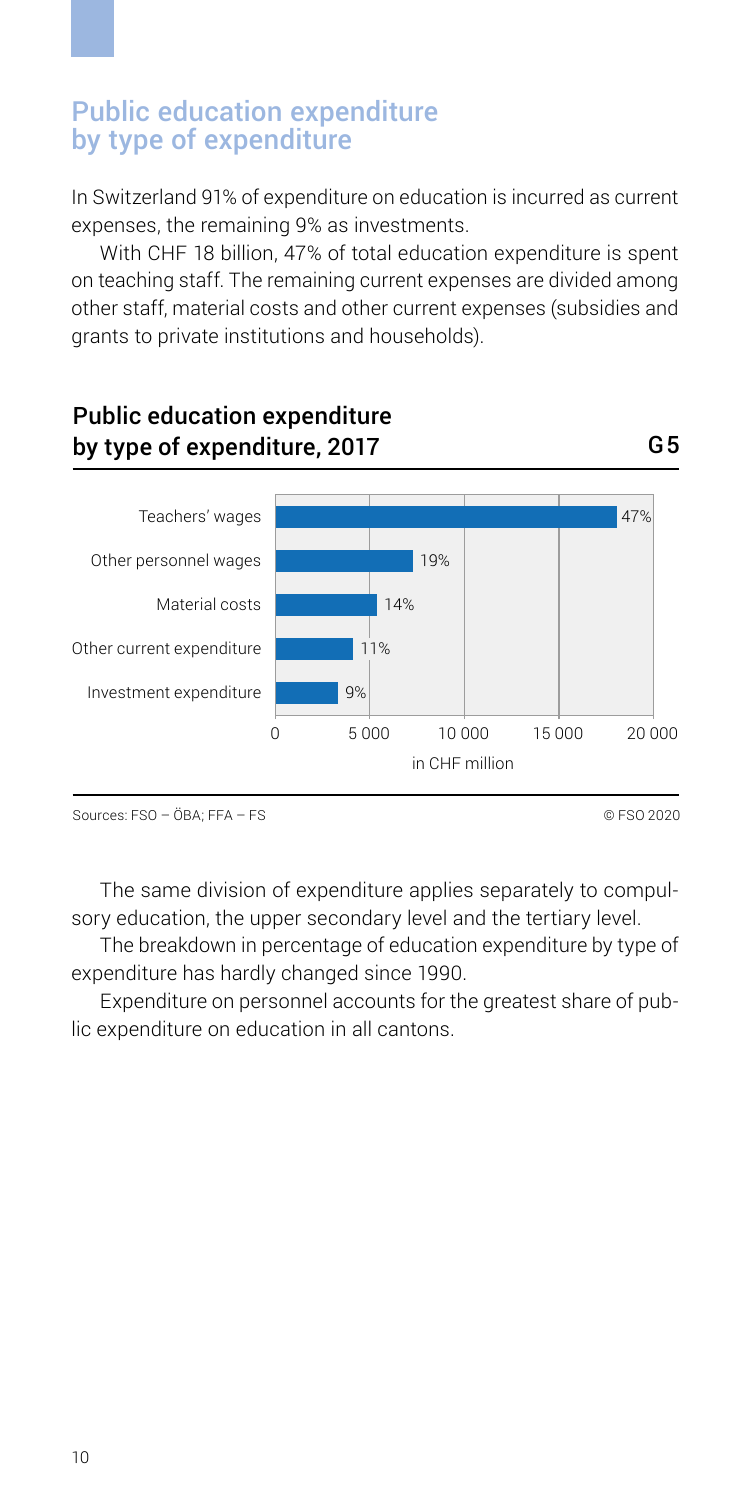# <span id="page-10-0"></span>Per capita public education expenditure

A direct comparison of costs can be made between cantons by means of per capita public expenditure on education. At the national level, the annual per capita education expenditure was CHF 4500, although considerable differences can be observed between the cantons.

Another means of comparison between cantons is the gross domestic product (GDP). The GDP quantifies the economic performance of the national economy. It is an estimate of the value of goods and services produced in a country as far as they are not used as input for the production of other goods or services, in other words it is the value added.

#### Public education expenditure and gross domestic product, 2017

40 000 60 000 80 000 120 000 140 000 160 000 180 000 200 000 100 000 GDP per capita in CHF  $2000 + 1000 + 52$ 3 000 4 000 5 000 6 000 7 000  $8000$ 9 000 SZ OW SH TI SO VS AI UR-AG LU GL BE SG NE  $CH$   $ZH$   $ZH$   $ZG$ FR  $\overline{\bullet}$  GF BS **O** Public education expenditure per capita in CHF II I  $\frac{1}{2}$   $\frac{1}{2}$   $\frac{1}{2}$   $\frac{1}{2}$   $\frac{1}{2}$   $\frac{1}{2}$   $\frac{1}{2}$   $\frac{1}{2}$   $\frac{1}{2}$   $\frac{1}{2}$   $\frac{1}{2}$   $\frac{1}{2}$   $\frac{1}{2}$   $\frac{1}{2}$   $\frac{1}{2}$   $\frac{1}{2}$   $\frac{1}{2}$   $\frac{1}{2}$   $\frac{1}{2}$   $\frac{1}{2}$   $\frac{1}{2}$   $\frac{1}{2}$  BL <u>TG</u>JUGR AR <sub>AL</sub> TSON NW

G6

The urban university cantons of Basel-Stadt, Geneva and Zurich show a high GDP and above-average per capita expenditure on education (quadrant I).

The cantons in the quadrant III show a comparatively low GDP and below-average per capita education expenditure.

Sources: FSO – ÖBA, GDP by canton; FFA – FS © FSO 2020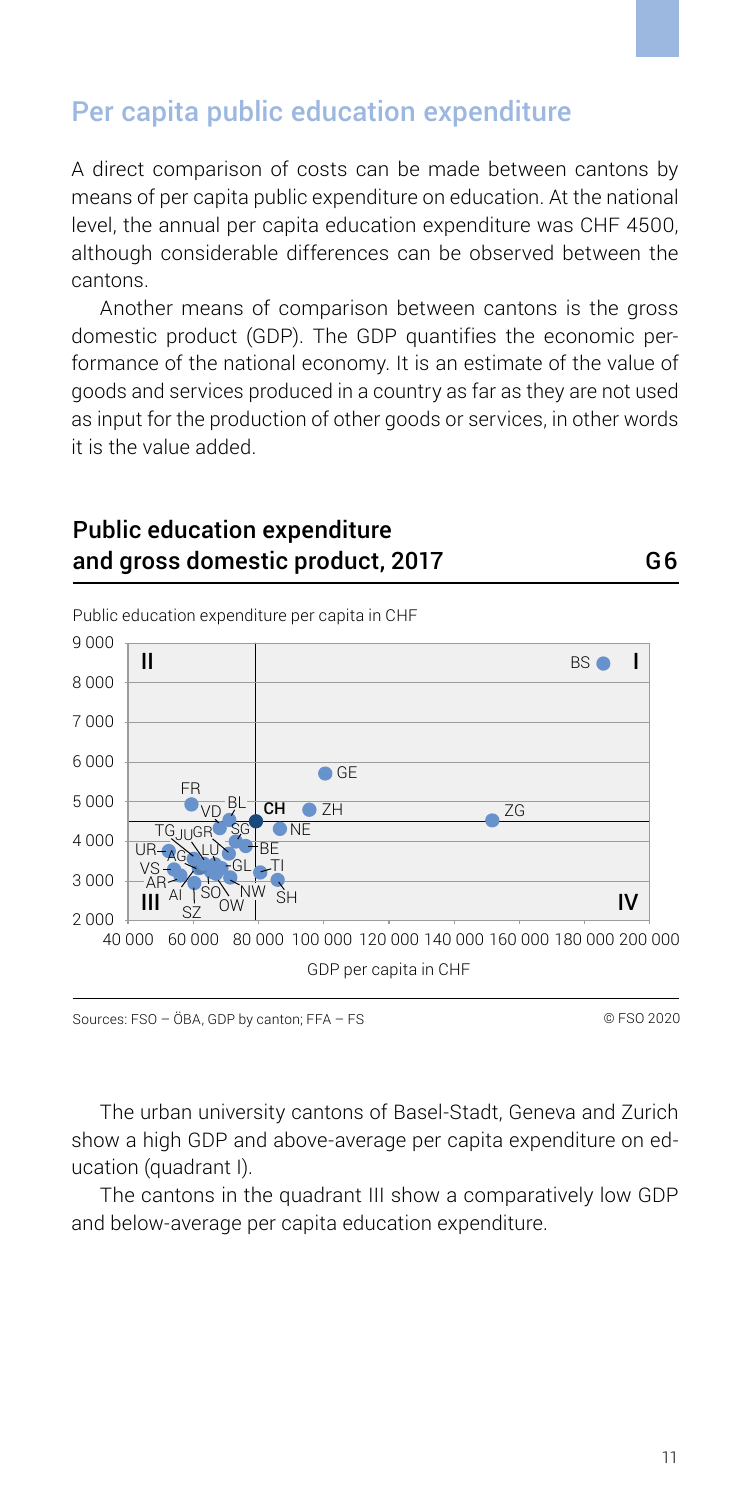# <span id="page-11-0"></span>Education expenditure per person in education

In 2017, CHF 21 300 was spent per person in education in compulsory education (incl. special schools). At upper secondary level, CHF 16 500 was spent and at tertiary level CHF 31 400. These figures represent only the amount contributed by the public sector.



Education expenditure per person in education

Sources: FSO – ÖBA, SDL, SHIS-studex; FFA – FS © FSO 2020

Private contributions are particularly relevant for professional education as well as for vocational education. Estimates exist regarding dual-track VET programmes for the educational expenditure undertaken by enterprises<sup>3</sup>. In 2017 private enterprises spent CHF 2.6 billion on their apprentices. If this amount is taken into account, expenditure per person in education at upper secondary level was CHF 24 100.

Overall, i. e. by including private expenditure at upper secondary level, education expenditure increases as the level of education gets higher. The higher the educational level, the higher the cost of wages and the need for administrative and technical staff as well as the infrastructure requirements. This applies at national level as well as in the cantons.

Kuhn, A.; Schweri, J. (2019): Methodenbericht zur vierten Kosten-Nutzen-Erhebung der beruflichen Grundbildung. Eidgenössisches Hochschulinstitut für Berufsbildung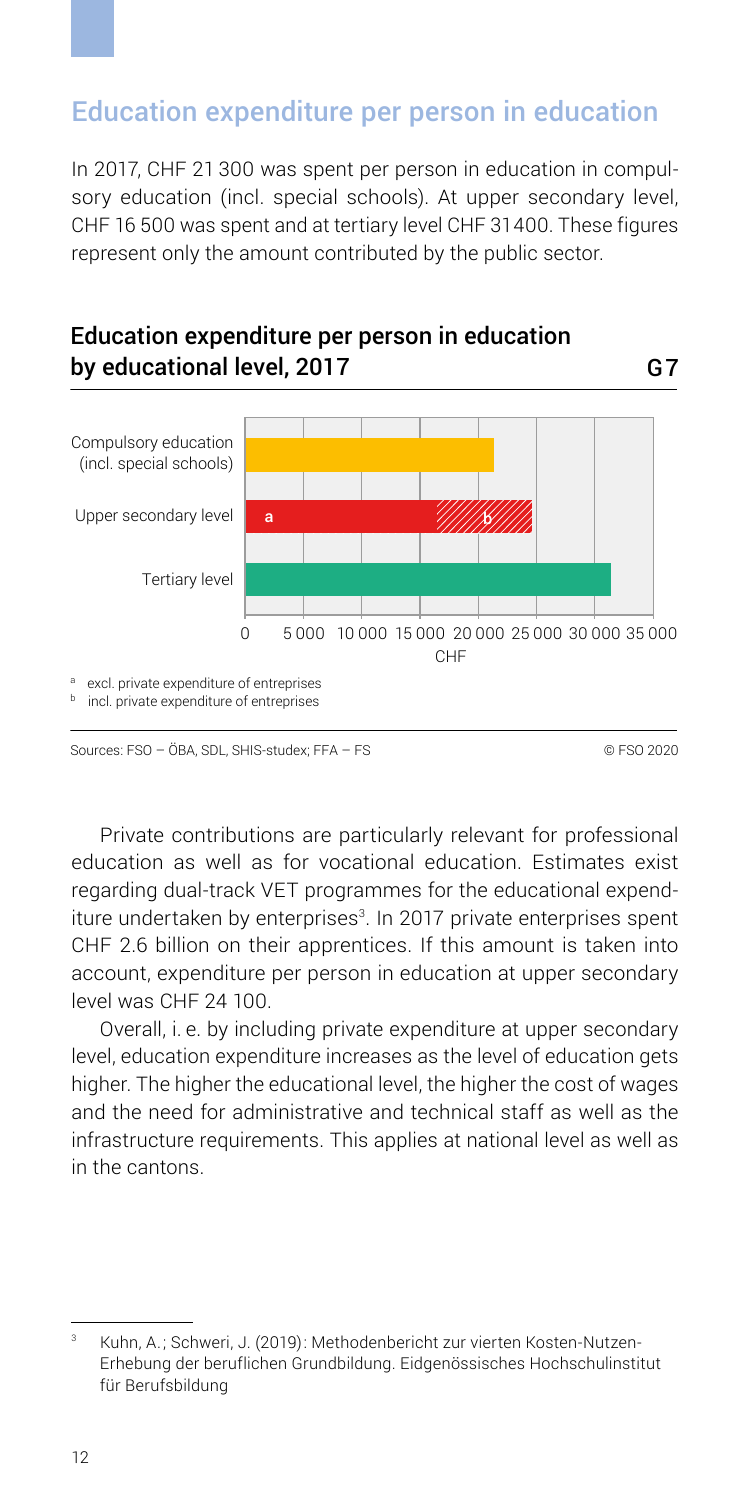# <span id="page-12-0"></span>Education contributions

Cantonal grants and loans, as well as education contributions from the Confederation to the cantons are part of public expenditure on education.

In 2018, the cantons paid a total of CHF 346 million in grants and CHF 18 million in the form of loans to persons in education. Although loans are also an important tool in the financial support of education, they are only a small part of the cantons' financial commitment (5% of education contributions).

#### Grants in 2018



Source: FSO – STIP © FSO 2020

Grants play an important role at all levels of post-compulsory education. For compulsory education and further education, their importance is minimal.

46% of the total amount of grants is allocated at tertiary level and 53% at upper secondary level. As for the recipients, 38% are tertiary level students and 61% are upper secondary level students.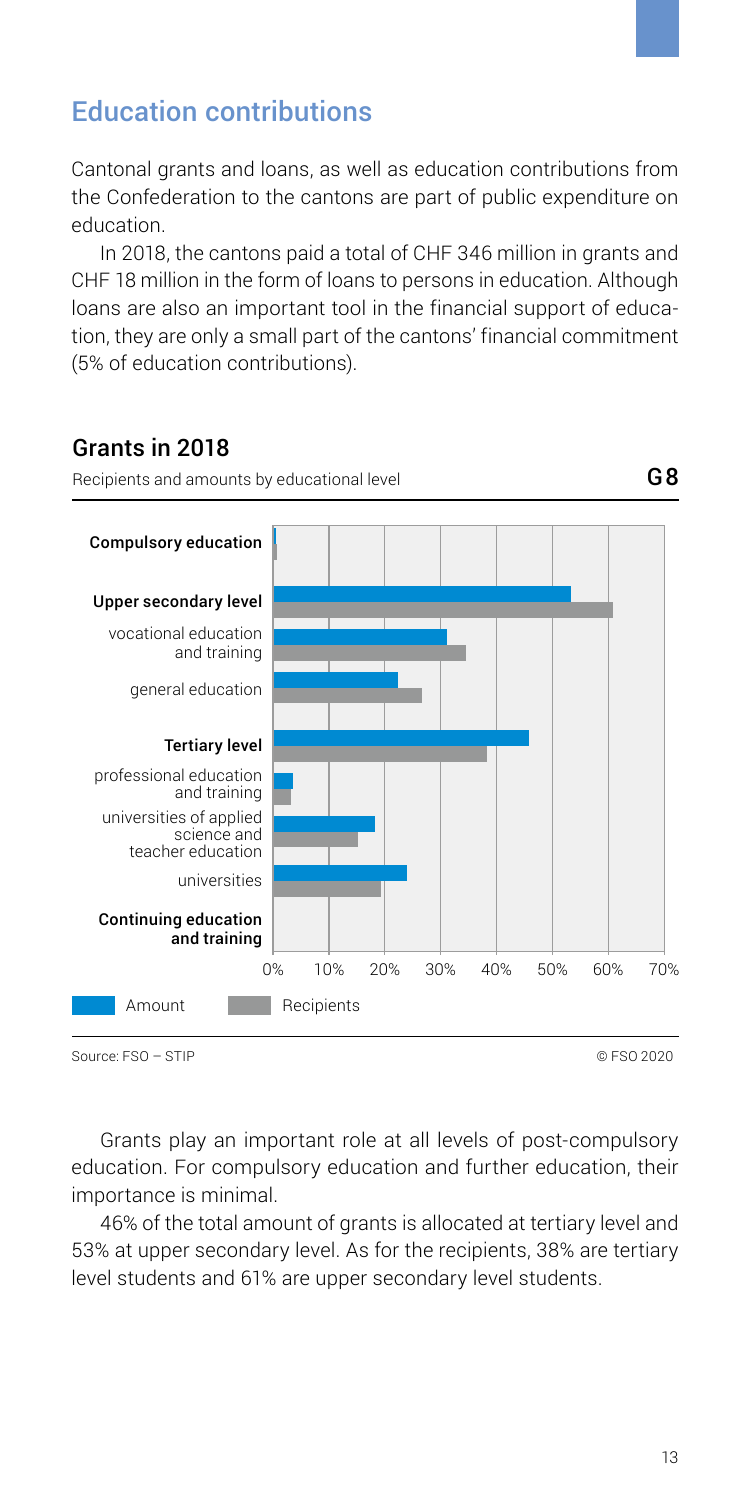#### <span id="page-13-0"></span>Federal subsidies to persons in professional education

Since 2018, students who complete preparatory courses for a federal professional examination (levels 1 and 2) have received financial support directly from the Confederation. 50% of the course fees are reimbursed.

For 2018, the first year of the new funding regime, 4096 applications for federal subsidies were approved and a total of CHF 16.3 million paid out. The Confederation has allocated 12.4 million in contributions to finance preparatory courses on level 1 and around CHF 4 million for preparatory courses on level 2. On average, the reimbursement payment per application was CHF 4000.

#### Applications and federal subsidies by type of examination, 2018

|                                       | Applications | Federal<br>subsidies | Average<br>payment per<br>application |
|---------------------------------------|--------------|----------------------|---------------------------------------|
|                                       | Number       | CHF                  | CHF                                   |
| Total                                 | 4096         | 16 331 000           | 4 000                                 |
| Professional Examination -<br>level 1 | 3 1 9 9      | 12 370 000           | 3 900                                 |
| Professional Examination -<br>level 2 | 897          | 3961000              |                                       |

Source: FSO – Subject-based funding in professional education (aHBB) © FSO 2020

The year, 2018 may be seen as a transition period for the new subject-oriented funding regime. Only courses taken since 2017 and which do not receive any cantonal financial support are considered.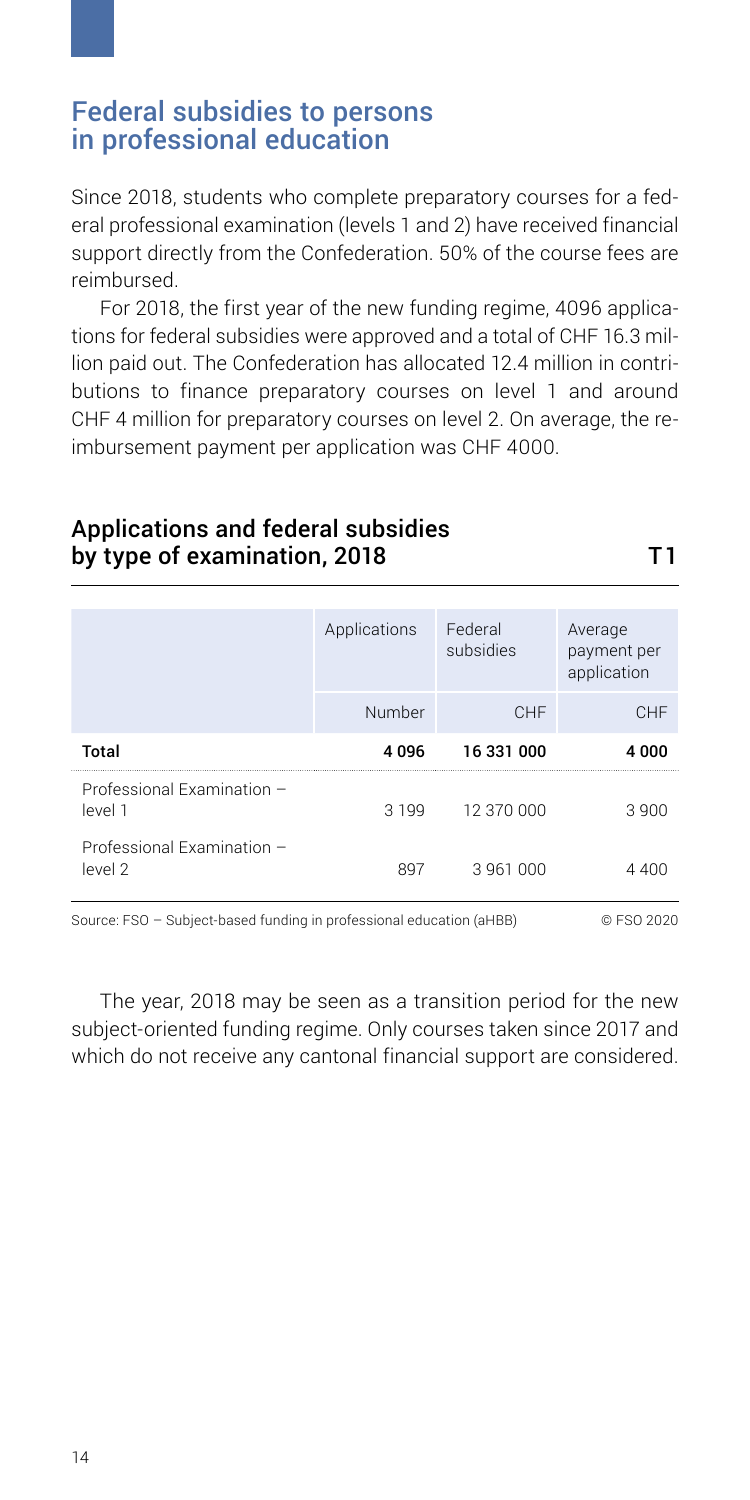# <span id="page-14-0"></span>Student numbers and costs in higher education

In recent years, student numbers have constantly increased at the three types of higher education institution. The majority of students are enrolled at universities and institutes of technology (UNI): in 2018 152 858 students were enrolled, corresponding to a five-year increase of around 8%. Higher education costs rose by more than 11% over the same period, reaching a total of CHF 8.4 billion.



Students and costs of higher education institutions, 2013 and 2018 G9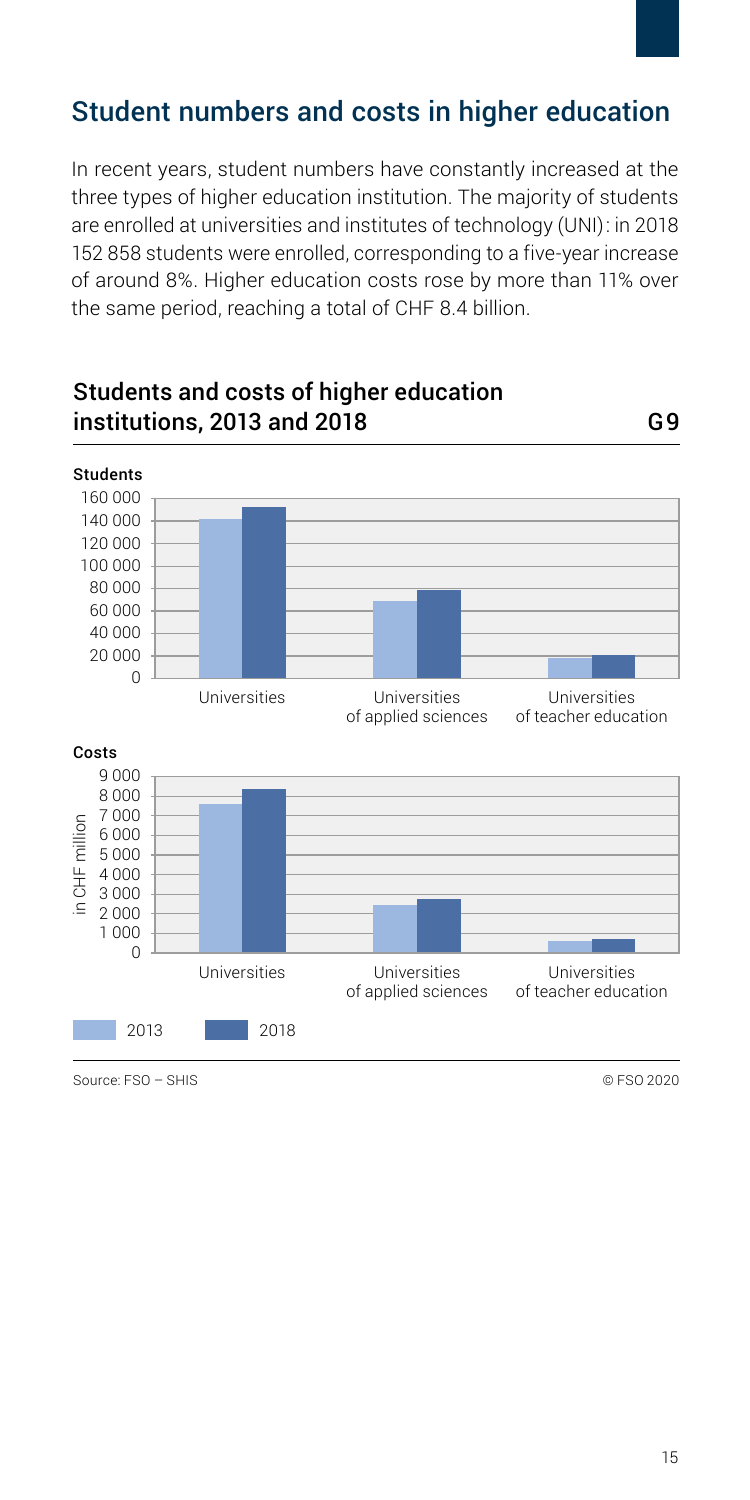The growth of the universities of applied sciences (UAS) was even greater between 2013 and 2018 with over 78 000 students registered, i. e. an increase of almost 14%. At 14%, costs of UAS increased in comparison with the students almost as much and reached in excess of CHF 2.7 billion.

The greatest relative increase in the number of students, however, was seen by the universities of teacher education (UTE); with an increase of around 15% with more than 21 000 registrations in 2018. But annual growth stabilised compared with previous years. The total cost of this type of higher education institute is now greater than CHF 696 million, i. e. 12% more over the same period.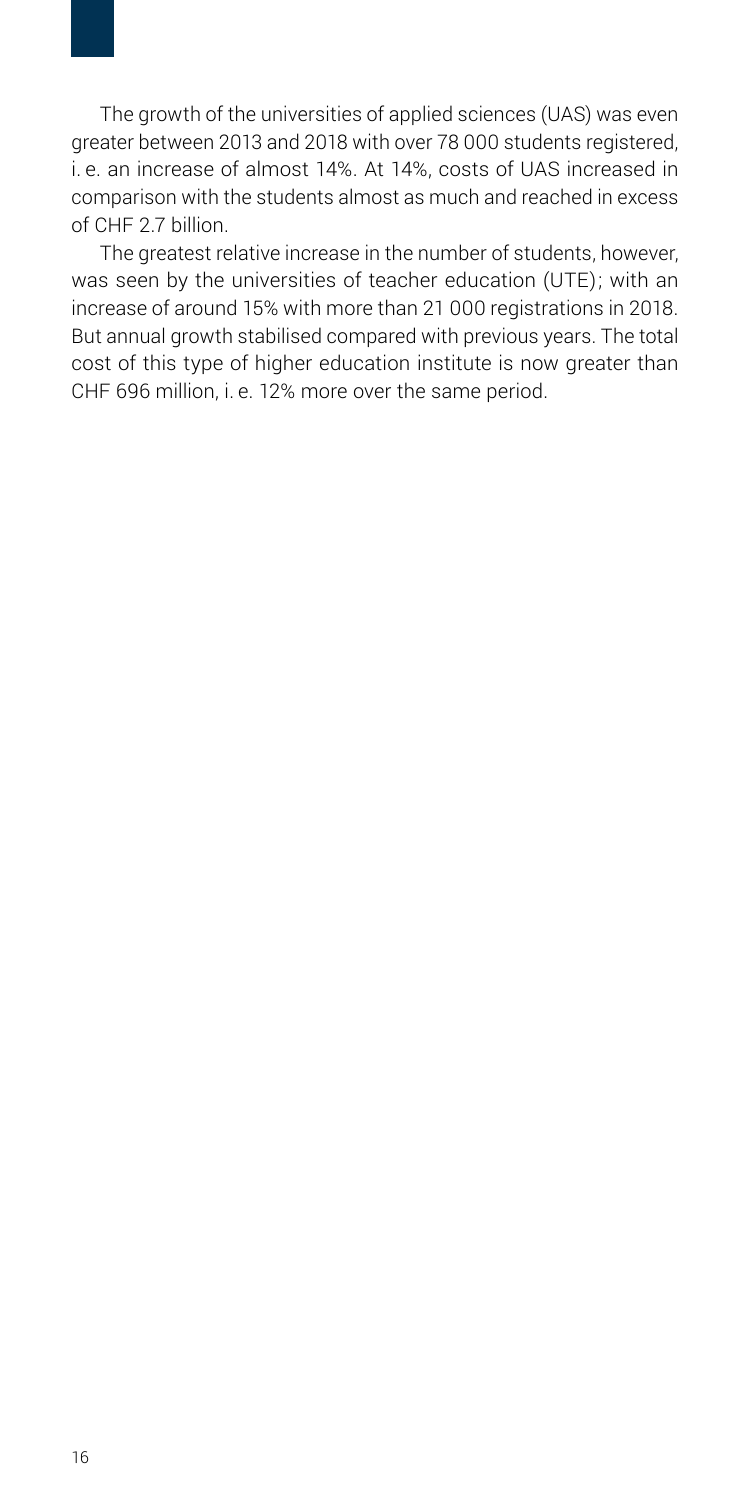## <span id="page-16-0"></span>Costs per student in higher education

Cost indicators per student allow average costs to be compared between the different categories of study. On average, a university student costs between CHF 9700 and CHF 54 000. This indicator ranges from 13 900 to 48 500 per year in the universities of applied sciences and the universities of teacher education. If in addition to teaching, research and development (R+D) is also included in the calculation, the costs per student increases considerably. For the universities, the least costly fields cost around CHF 17 600, while the most expensive can cost more than CHF 122 000. In the universities of applied sciences, the minimum costs is around CHF 20 000, while the maximum cost is below CHF 71 000.

#### Costs per student by field of study, 2018

Universities G10

#### In CHF thousand per year



Source: FSO – SHIS © FSO 2020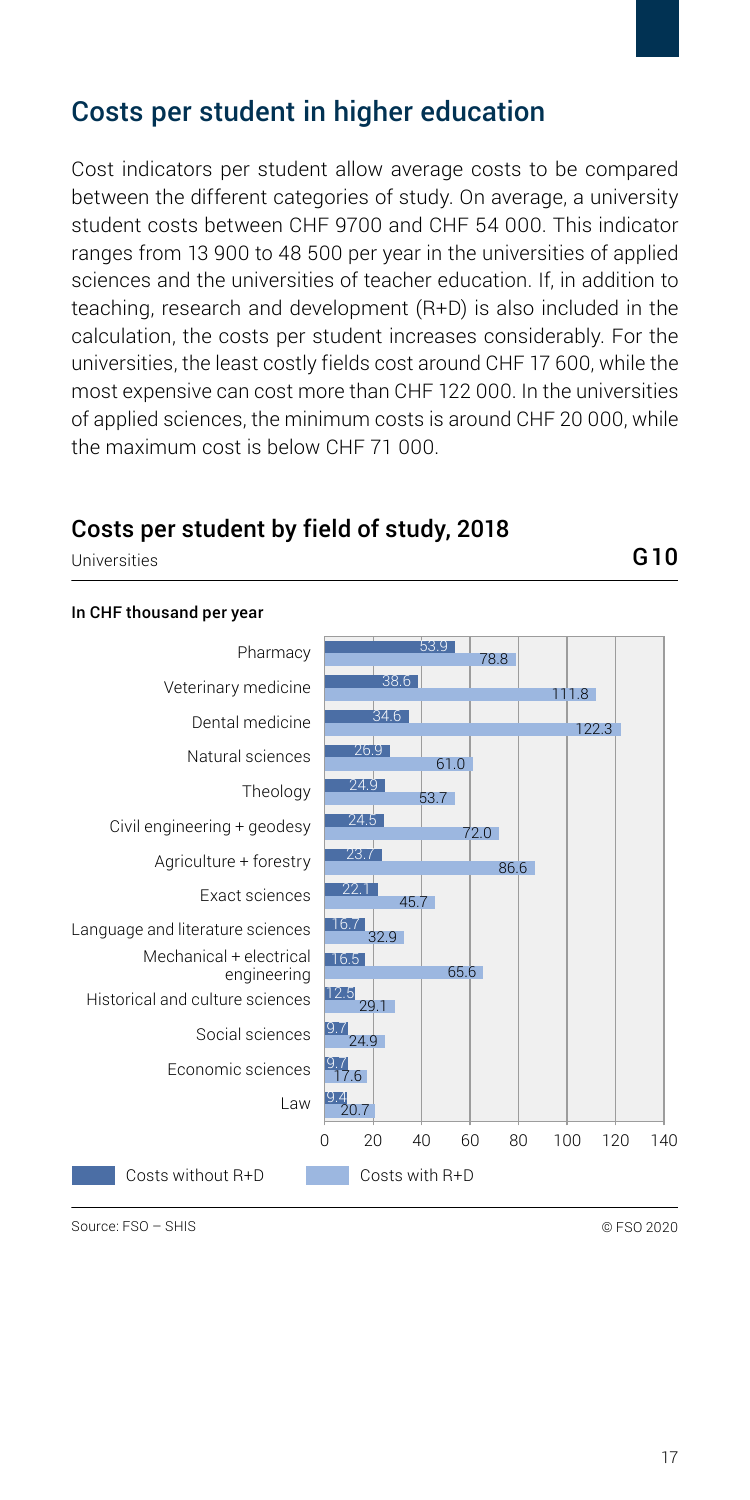## Costs per student by field of study, 2018

Universities of applied sciences and of teacher education G11

#### 0 20 40 60 80 Applied psychology Business, management and services Social work Teacher education Health Applied linguistics Engineering and IT Architecture, construction and planning Design Chemistry and life Agriculture and forestry Music, theatre and other arts 42.6 41.1 40.1 33.4 33.5 26.4 23.2 22.9 17.0 15.5 19.9 13.9  $\frac{48.5}{54.6}$ 70.9 71.0 48.7 46.7 56.0 36.4 28.2  $4n$  $26.5$ Costs without R+D Costs with R+D

In CHF thousand per year

Source: FSO – SHIS © FSO 2020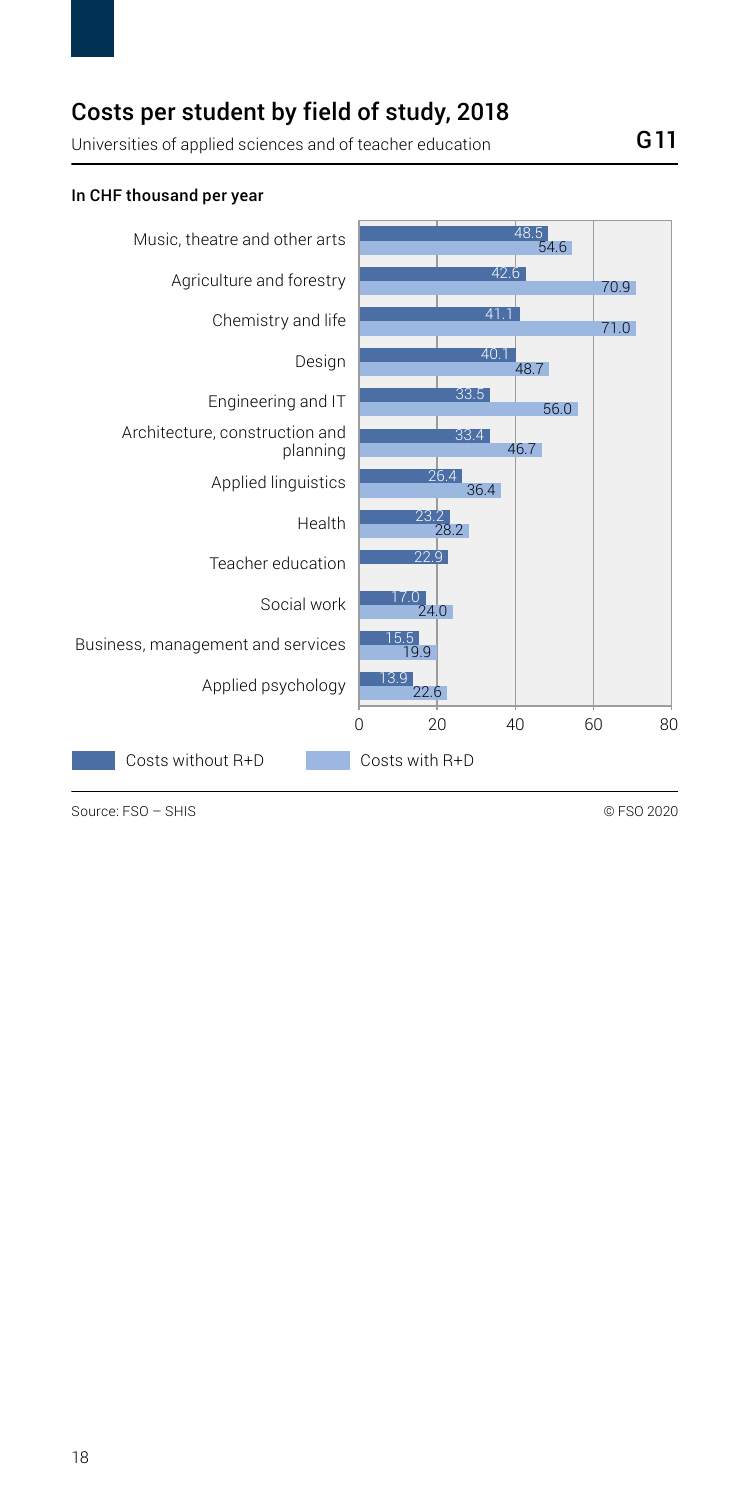## <span id="page-18-0"></span>Types of activities at higher education institutions

The universities provide five types of higher education: teaching for basic studies, teaching for advanced studies, research and development, further education and the provision of other services. In this type of higher education institution, which includes the cantonal universities as well as the two EPF/ETH, research and development represent the largest budgetary item, with more than half of the costs. In second place comes teaching for basic studies, which generates approximately a quarter of the costs of these universities.

In the universities of applied sciences and the universities of teacher education, the courses of study are oriented towards obtaining skills linked to a well-defined occupation. They offer an education and training that is practical in nature and for this reason, the teaching of basic studies is by far the main service provided with roughly two-thirds of all costs in these two types of establishment. Applied research and development represents the second biggest cost item in the universities of applied science; in the universities of teacher education, continuing education and research generate similar costs.



#### Higher education institutions costs by type of activities, 2018 G12

Source: FSO – SHIS-FIN © FSO 2020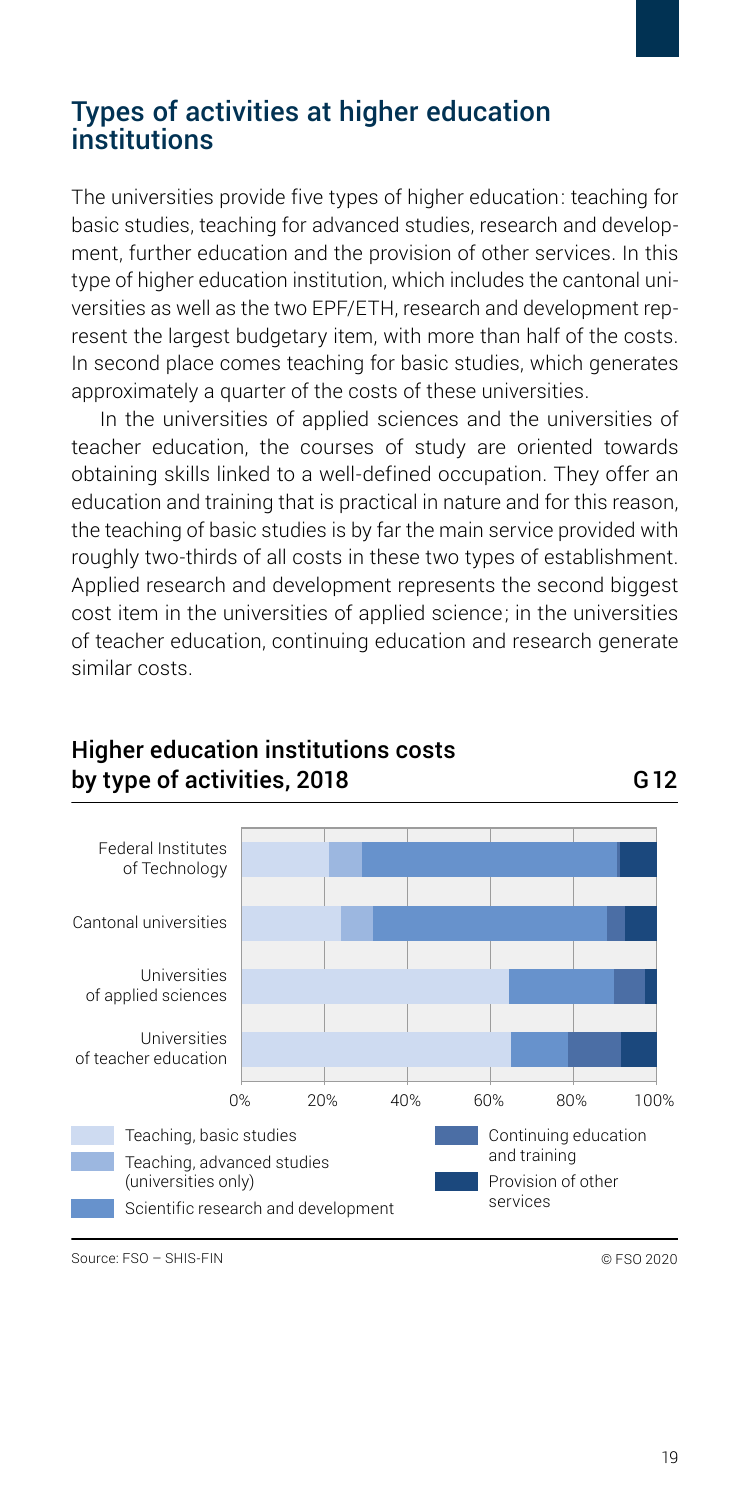# <span id="page-19-0"></span>Funding of higher education

While the following data for UAS and UTE are also based on their cost calculations, the data source for the UNI is the expenditure statistic. This is because the cost accounting model of the UNI does not allow for detailed funding information.

Since 19994 the Confederation (28%) and cantons (52%) have been responsible for most funding of the cantonal universities. More than 88% of the costs of the federal institutes of technology (EPF/ETH), which fall within the responsibility of the Confederation, are met by federal funding sources, in particular global EPF/ETH budgets.

The cantons (51%) are the main funder of the universities of applied sciences, through ICA-UAS contributions<sup>5</sup> and budgetary coverage of the cantons responsible. Similarly to the universities of applied sciences and by means of the same sources of funding, the cantons are the main funders of the universities of teacher education and cover some 83% of their needs.



#### Financing of higher education institutions by funder, 2018 G13

Source: FSO – SHIS-FIN © FSO 2020

Since the coming into force of the Federal Act on University Funding and Cooperation in the field of University Education (UFundA). Its successor, the Higher Education Act (HEdA), came into force in 2016.

<sup>5</sup> Intercantonal Agreement on Universities of Applied Sciences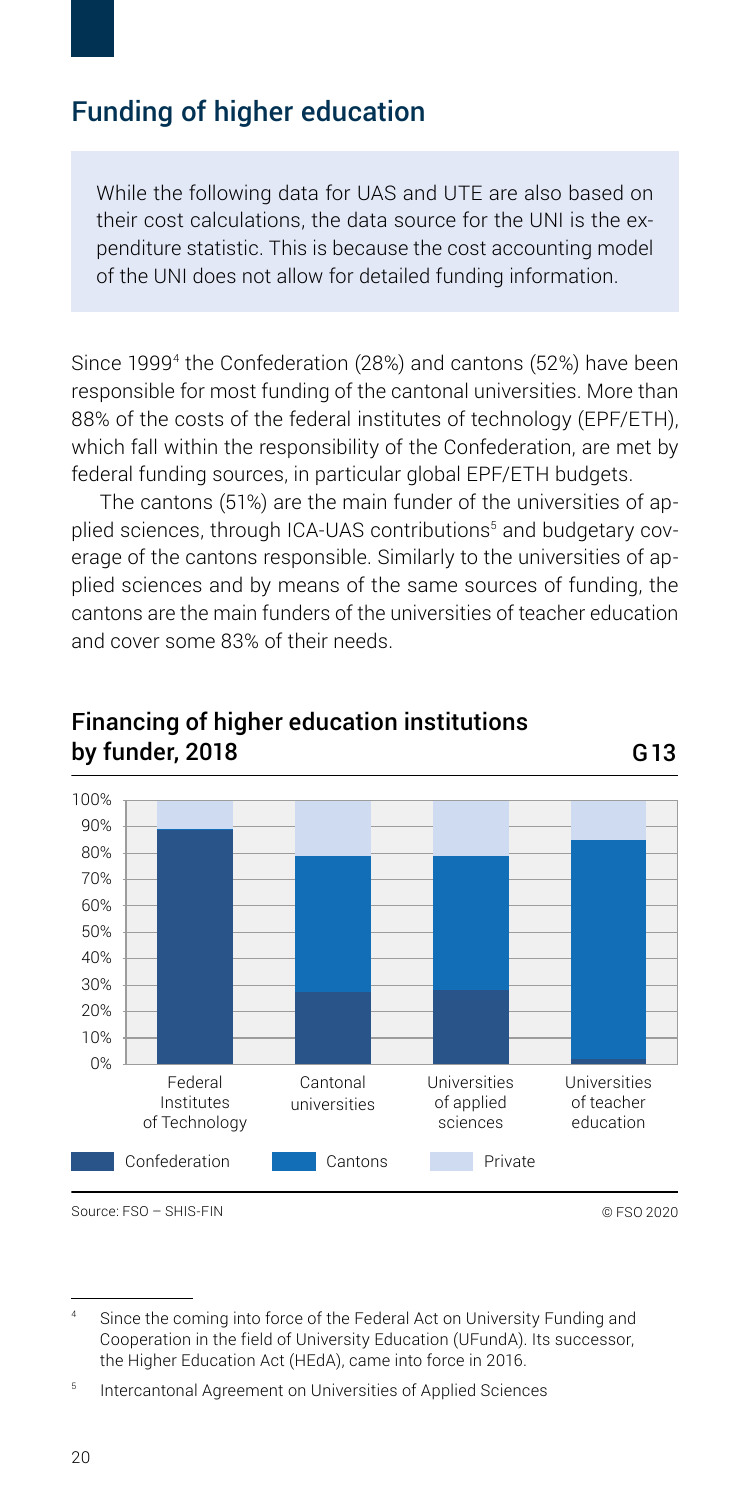## <span id="page-20-0"></span>Sources

#### Statistics on public expenditure on education (ÖBA)

The statistics on public expenditure on education is the share of the public expenditure of the Federal Finance Administration (FFA) that concerns "Education". It comprises public sector expenditure on education from compulsory education to higher education institutions, therefore enabling the analysis of education expenditure across all educational levels. Childcare prior to starting school and further education are not included.

The finance statistics model is based on the harmonised accounting model used by cantons and communes (HAM2). The survey units of the finance statistics are the public authorities, i. e. Confederation, cantons, communes and public social insurances. In accordance with HAM2 expenditure on basic research is included in expenditure on education.

#### Higher education funding statistics

At higher education level, the cost and performance accounting for the three types of higher education institution provide information about the costs and performances of the individual institutions. They include both public and private funding (e. g. tuition fees, R&D commissioned by companies as well as contributions from foundations).

For universities, the FSO has collected data on expenditure since the financial year 1996 and on costs since 2006. For universities of teacher education, data has been collected since 2008. The State Secretariat for Education, Research and Innovation (SBFI) has provided information on the costs of the universities of applied sciences since 2000.

#### Further sources

Information on financial assistance towards education from the cantons is based on the FSO's Cantonal grants and loans statistics (STIP), which has existed since 2004 and which comprises data from the cantonal grant-providing agencies.

The data used to calculate the expenditure per person in education is based on the Statistics on pupils and students (SDL) and on the Swiss university information system (SHIS).

Private education expenditure is only partly taken into account. Apart from higher education information is only available for the upper secondary level. Estimated expenditure by enterprises for dual-track VET programmes is used to this end.

The results on subsidies in professional education are derived from the statistics on subject-based funding in professional education (aHBB). The statistics are based on administrative data from the SBFI.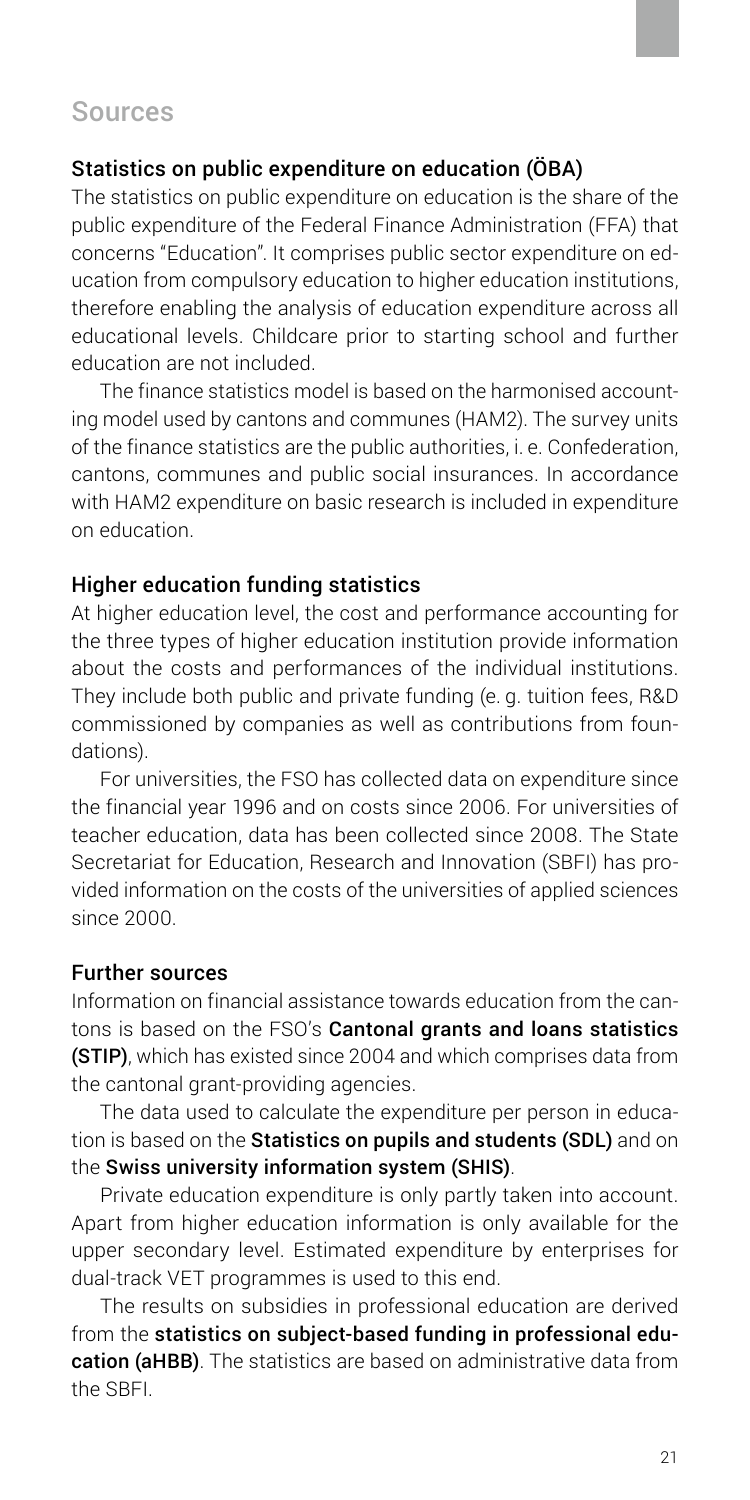# <span id="page-21-0"></span>Abbreviations

| aHBB        | Subject-based funding in professional education          |
|-------------|----------------------------------------------------------|
| EPF/ETH     | Federal Institute of Technology                          |
| FDF         | Federal Department of Finance                            |
| FS          | <b>Financial Statistics</b>                              |
| <b>FSO</b>  | Federal Statistical Office                               |
| ÖBA         | Public education expenditure                             |
| R-D         | Research and development                                 |
| SBFI        | State Secretariat for Education, Research and Innovation |
| SDL         | Student statistics (without universities)                |
| <b>SHIS</b> | Swiss Higher Education Information System                |
|             | (studex: students, FIN: finance)                         |
| <b>STIP</b> | Cantonal grants and loans                                |
| <b>UAS</b>  | Universities of Applied Sciences                         |
| <b>UTE</b>  | Universities of Teacher Education                        |
| UNI         | Universities and Federal Institutes of Technology        |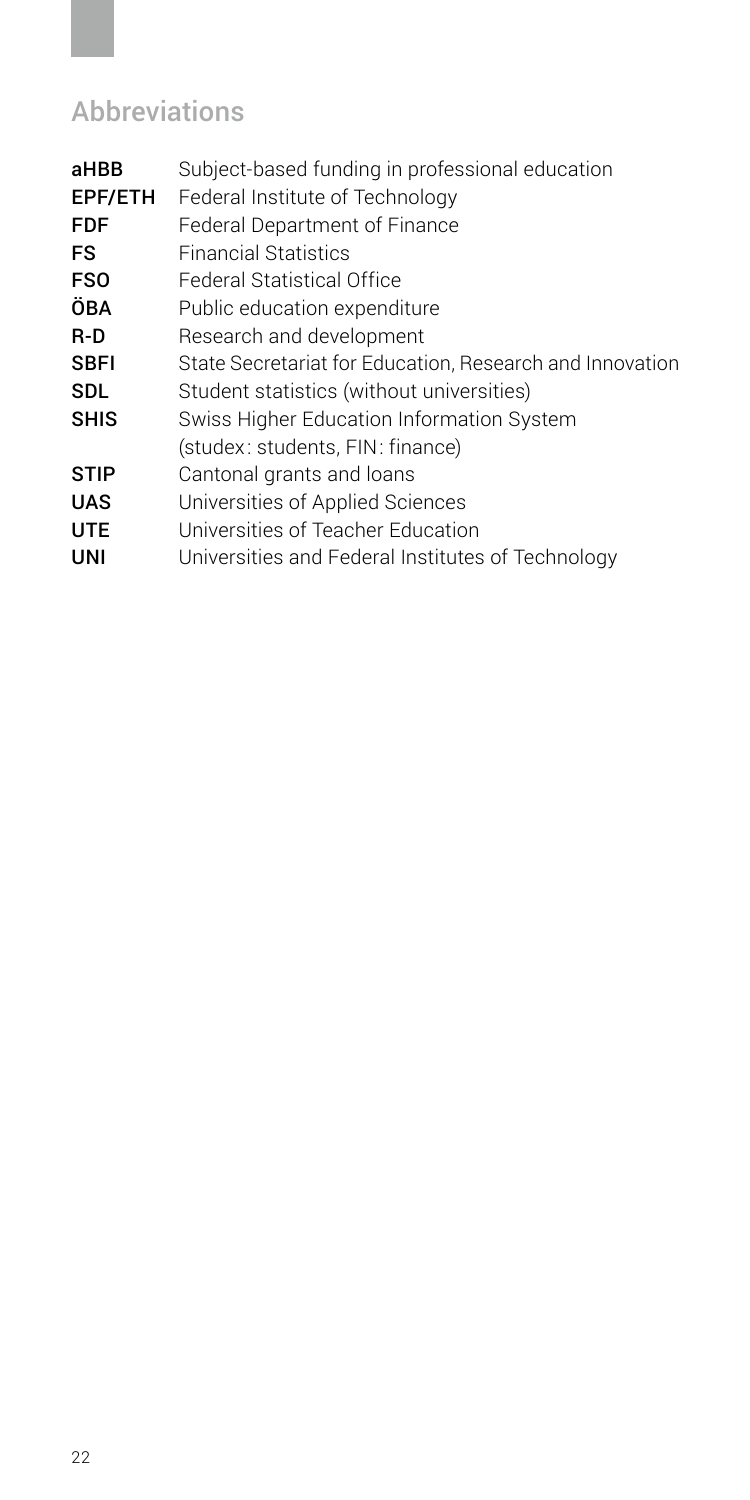The Federal Statistical Office regularly produces publications and thematic studies on this subject. We invite you to visit our website: www.education-stat.admin.ch